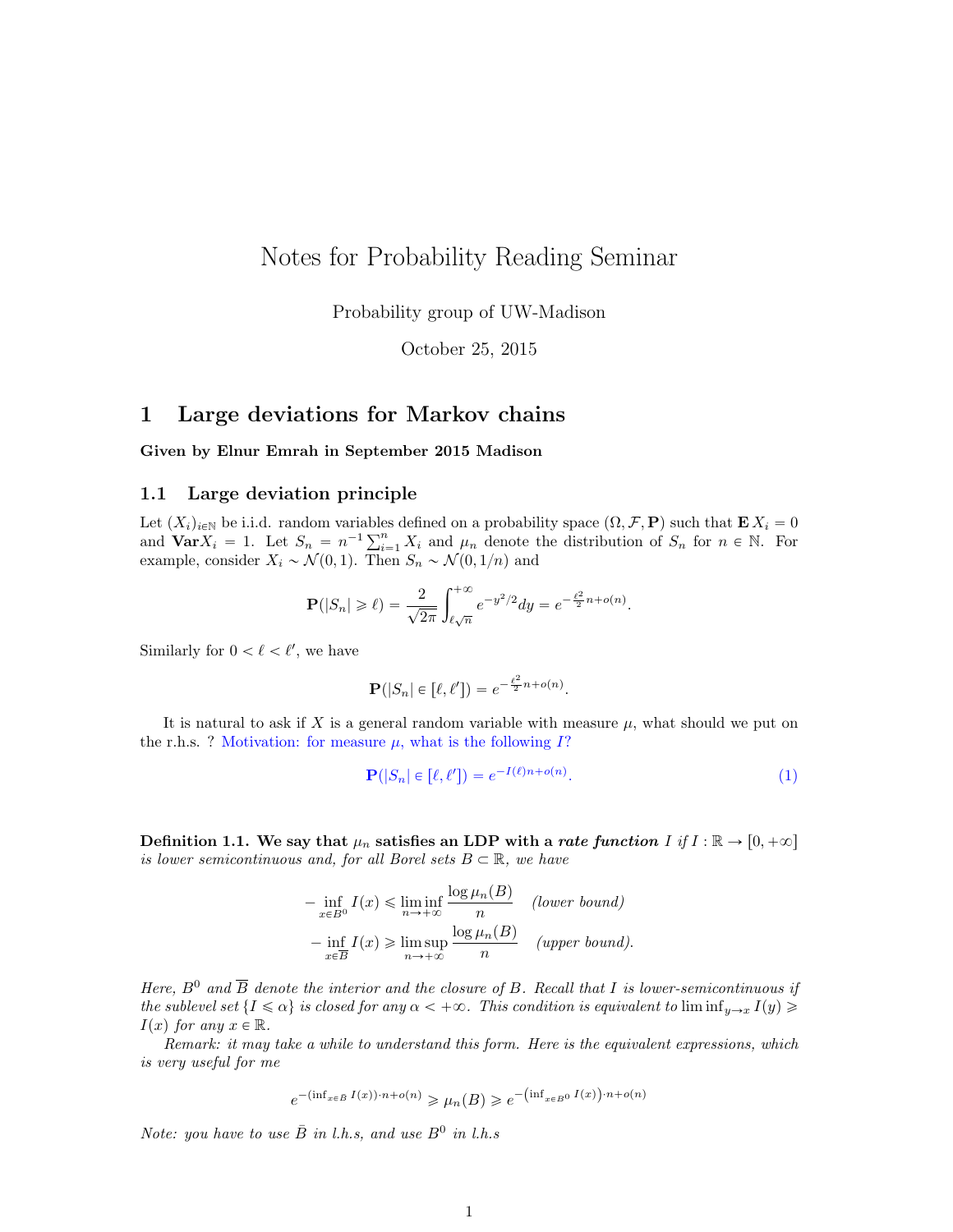The definition of LDP can be given for sequences of measures on arbitrary topological spaces. I will refer to LDP for measures on Euclidean spaces below.

There are many basic properties of LDP in Prof. Varadhan, which some one can introduce to us in the future.

The answer to [\(1\)](#page-0-0):

$$
I(x) = \sup_{\lambda \in \mathbb{R}} \left\{ \lambda x - \log \mathbf{E}^{\mu} [e^{\lambda X}] \right\} = \sup_{\lambda \in \mathbb{R}} \left\{ \lambda x - \frac{1}{n} \log \mathbf{E}^{\mu_n} [e^{\lambda X}] \right\}
$$

.

where  $\mu$  is measure of  $X_i$  and  $\mu_n$  is measure of  $\sum_i X_i$ .

A useful tool to establish LDP is Gärtner-Ellis theorem. We consider the following setup. Let  $(Z_n)_{n\in\mathbb{N}}$  be a sequence of random vectors in  $\mathbb{R}^d$ . Let  $\mu_n$  denote the distribution of  $Z_n$ . Consider the log-moment generating function  $\Lambda_n(\lambda) = \log \mathbf{E}[e^{\lambda \cdot Z_n}]$  for  $\lambda \in \mathbb{R}^d$ . We assume that the following conditions hold:

- 1. The limit  $\Lambda(\lambda) = \lim_{n \to +\infty} n^{-1} \Lambda_n(n\lambda) \in (-\infty, +\infty]$  exists.
- 2.  $0 \in D_{\Lambda}^0$ , where  $D_{\Lambda} = {\lambda \in \mathbb{R}^d : \Lambda(\lambda) < \infty}.$
- 3. A is differentiable on  $D_{\Lambda}^0$ .
- 4. (Steepness condition) For any  $x \in \partial D_\Lambda$ ,  $\lim_{\lambda \to x \to 0} \lambda \in D_\Lambda^0$  $|\nabla \Lambda(\lambda)| = +\infty.$

**Theorem 1.1** (Gärtner-Ellis theorem). Under assumptions (a)-(d),  $(\mu_n)$  satisfy an LDP with convex, good (i.e. sublevel sets are compact) rate function  $\Lambda^*$ , the Legendre-Fenchel transform of Λ given by

$$
\Lambda^*(x)=\sup_{\lambda\in\mathbb{R}^d}\{\lambda\cdot x-\Lambda(\lambda)\}.
$$

This theorem, in fact, a special case of the Gärtner-Ellis theorem; see, for example,  $[1]$ ,  $[2]$  for the full theorem and its proof.

Example: Sum of i.i.d. random variables.

### 1.2 Application to the Markov chains

We now present an application of this theorem to the Markov chains in discrete time with finite state space. We introduce some notation first. The state space is  $[N] = \{1, \ldots, N\}$ . Let  $\Pi$ state space. We introduce some notation first. The state space is  $[N] = \{1, ..., N\}$ . Let  $\Pi = [\pi(i, j)]_{i,j\in[N]}$  be a stochastic matrix, that is,  $\pi(i, j) \ge 0$  and  $\sum_j \pi(i, j) = 1$  for each  $i \in [N]$ . Let  $P_{\sigma}^{\pi}$  denote the Markov probability measure with transition matrix  $\Pi$  and initial state at  $\sigma \in [N]$ . Let  $Y_n$  denote the state the chain visits at time n. We have

$$
P_{\sigma}^{\pi}(Y_1 = y_1, \ldots, Y_n = y_n) = \pi(\sigma, y_1)\pi(y_1, y_2) \ldots \pi(y_{n-1}, y_n)
$$

for any path  $(y_1, \ldots, y_n)$  in the state space. We assume that Π irreducible; this means that for each  $(i, j)$ , there exists  $m(i, j) \in \mathbb{N}$  such that  $\Pi^{m(i,j)}(i, j) > 0$ .

h  $(i, j)$ , there exists  $m(i, j) \in \mathbb{N}$  such that  $\Pi^{m(i,j)}(i, j) > 0$ .<br>Our goal is to obtain an LDP for random variables  $Z_n = n^{-1} \sum_{i=1}^n f(Y_i)$ , where  $f : [N] \to \mathbb{R}^d$ is a given function.

For the computation  $\Lambda$ , the limiting log-moment generating function, we will utilize the following result. For a vector u, we will write  $u \gg 0$  if all components of u are positive.

**Theorem 1.2** (Perron-Frobenius). Let  $B = [B(i, j)]_{i,j\in[N]}$  be an irreducible matrix with positive entries. Then B has a real eigenvalue  $\rho$  (called the Perron-Frobenius eigenvalue) with the following properties.

(i)  $|\lambda| \leq \rho$  for any eigenvalue of B.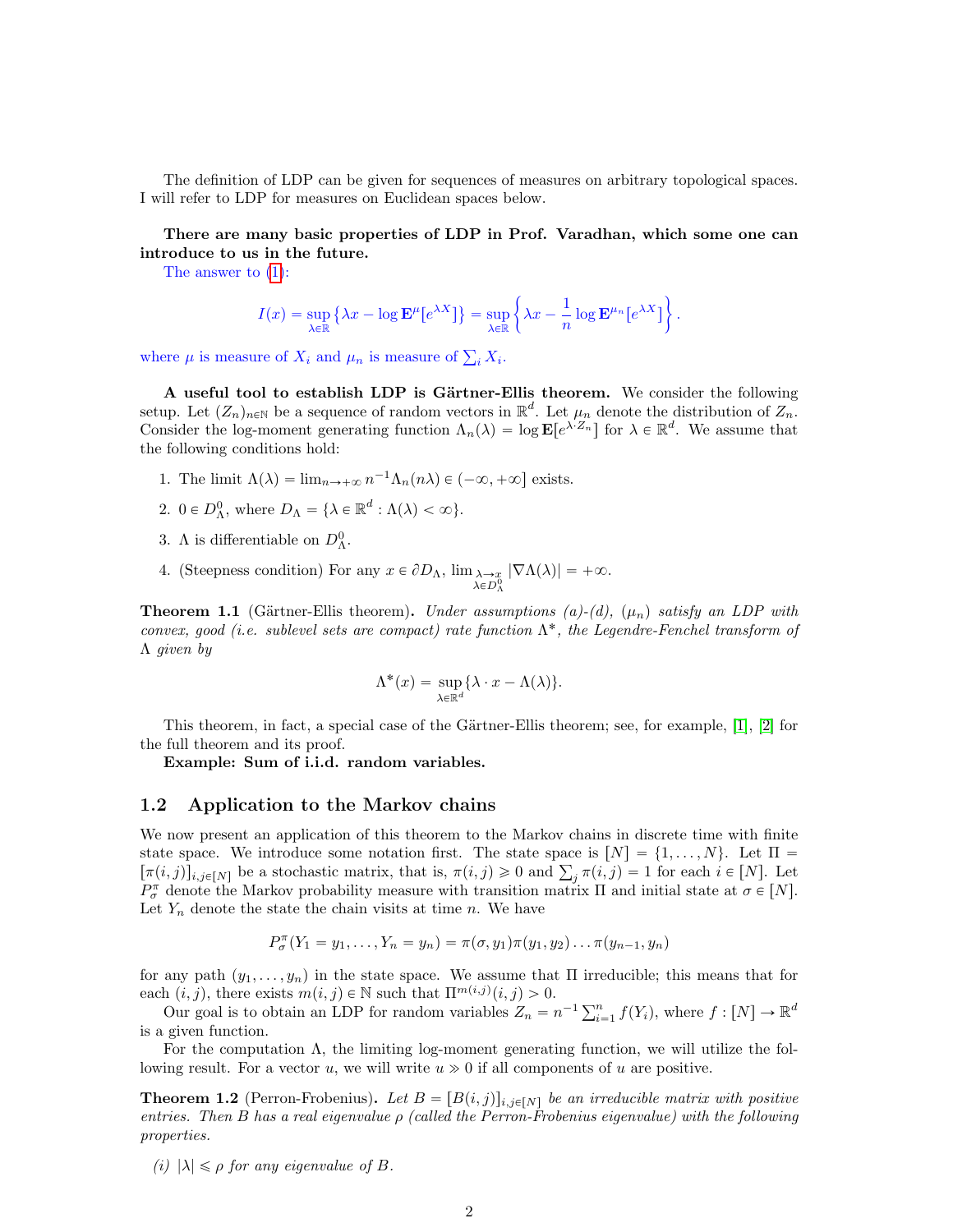- (ii) There exist a left eigenvector u and a right eigenvector v corresponding to  $\rho$  such that  $u \gg 0$ and  $v \gg 0$ .
- (iii)  $\rho$  has multiplicity 1.
- (iv) For all  $i \in [N]$  and  $\varphi \gg 0$ , we have

$$
\lim_{n \to +\infty} \frac{1}{n} \log \left[ \sum_{j=1}^{N} B^{n}(i,j) \varphi_j \right] = \lim_{n \to +\infty} \frac{1}{n} \log \left[ \sum_{i=1}^{N} B^{n}(i,j) \varphi_i \right] = \log \rho.
$$

*Proof of (iv).* Let  $c = \min_j \varphi_j / \min_j v_j$ , where v is the right eigenvector corresponding to  $\rho$ . We have

$$
\sum_{j=1}^{N} B^n(i,j)\varphi_j \geqslant \sum_{j=1}^{N} B^n(i,j)v_j c = c\rho^n v_i
$$

Taking logarithms, dividing through by n and letting  $n \to +\infty$  yields

$$
\liminf_{n \to +\infty} \frac{1}{n} \log \left[ \sum_{j=1}^{N} B^n(i,j) \varphi_j \right] \ge \log \rho.
$$

We similarly obtain that the limsup is bounded by  $\log \rho$ .

**Theorem 1.3.** For Markov chain, random variables  $Z_n = n^{-1} \sum_{i=1}^n f(Y_i)$  satisfy LDP with a rate function  $I(x)$  with

$$
I(x) = \sup_{\lambda \in \mathbb{R}^d} \{ \lambda \cdot x - \log \rho(\Pi_\lambda) \}
$$

where  $\Pi_{\lambda} = [\pi_{\lambda}(i,j)]_{i,j \in [N]}$  defined by  $\pi_{\lambda}(i,j) = \pi(i,j)e^{\lambda \cdot f(j)}$ 

*Proof:* We now turn to LDP for the Markov chain  $(Y_n)$ . We have

$$
\frac{\Lambda_n(n\lambda)}{n} = \frac{1}{n} \log E_{\sigma}^{\pi} \left[ \exp \left( \sum_{i=1}^n \lambda \cdot f(Y_i) \right) \right]
$$

$$
= \frac{1}{n} \log \left[ \sum_{(y_1, \ldots, y_n) \in [N]^n} \exp \left( \sum_i \lambda \cdot f(y_i) \right) \prod_i \pi(y_{i-1}, y_i) \right]
$$

$$
= \frac{1}{n} \log \left[ \sum_{(y_1, \ldots, y_n) \in [N]^n} \prod_i \pi(y_{i-1}, y_i) e^{\lambda \cdot f(y_i)} \right],
$$

where  $y_0 = \sigma$ . We observe that the matrix  $\Pi_{\lambda} = [\pi_{\lambda}(i,j)]_{i,j\in[N]}$  defined by  $\pi_{\lambda}(i,j) = \pi(i,j)e^{\lambda \cdot f(j)}$ has positive entries and is irreducible because it is obtained from such a matrix Π by multiplying each entry with a positive number. Hence,

$$
\frac{\Lambda_n(n\lambda)}{n} = \frac{1}{n} \log \left[ \sum_{y_n=1}^N \Pi_\lambda^n(\sigma, y_n) \right] \to \log \rho(\Pi_\lambda)
$$

as  $n \to +\infty$ , by the Perron-Frobenius theorem (applied with  $\varphi = (1, \ldots, 1)$ ). Since the Perron-Frobenius eigenvalue is positive, we have  $\Lambda(\lambda) = \log \rho(\Pi_{\lambda}) \in (-\infty, +\infty)$  for all  $\lambda \in \mathbb{R}^d$ . Hence, (a), (b) hold and (d) is vacuously true. To check differentiability of  $\Lambda$ , we consider the characteristic equation

$$
0 = \det[xI - \Pi_{\lambda}] = x^N + a_{N-1}(\lambda)x^{N-1} + \ldots + a_1(\lambda)X + a_0(\lambda),
$$

 $\Box$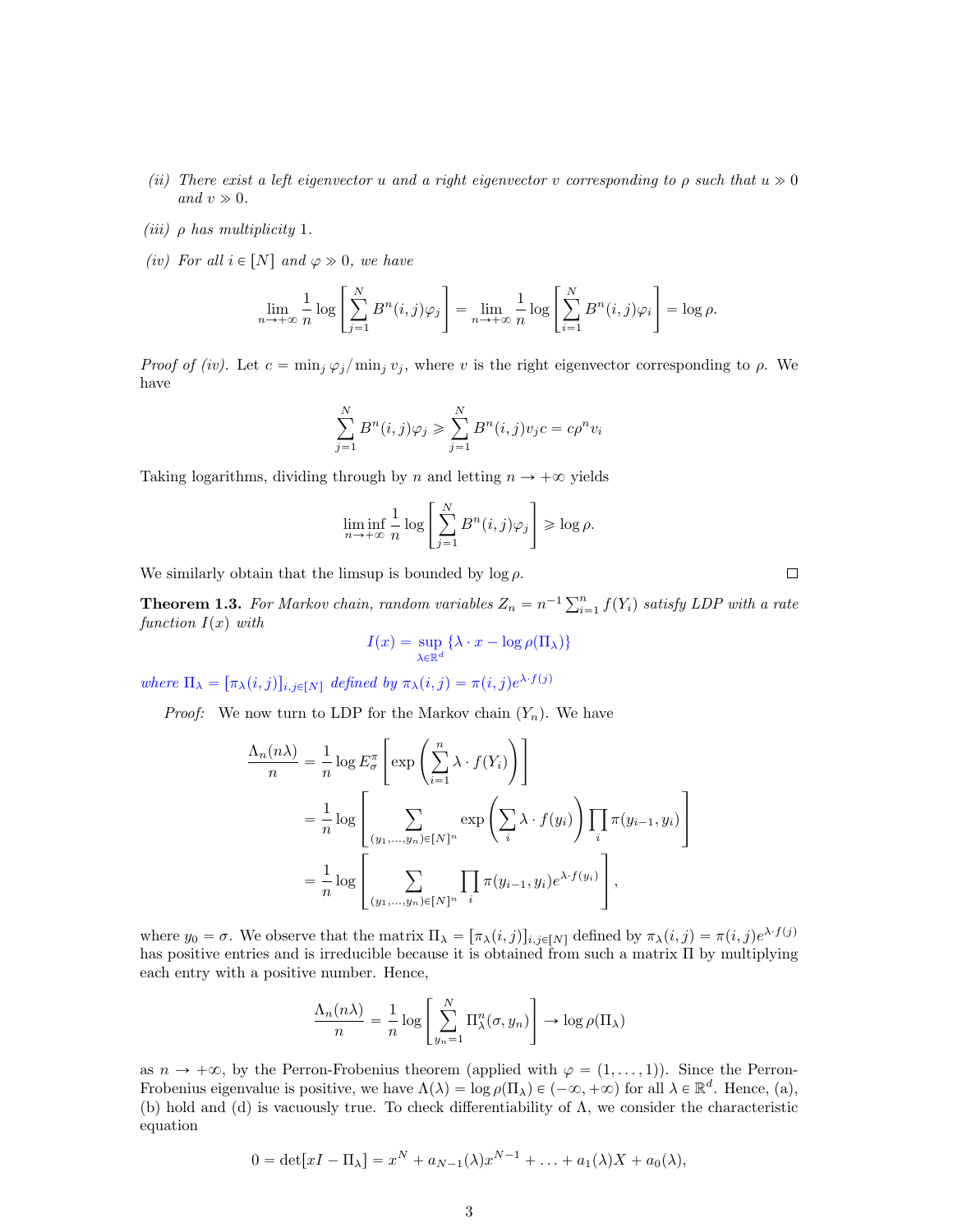where coefficients  $a_i$  are smooth functions of  $\lambda$ . Let  $F(x, \lambda)$  denote the function of  $(x, \lambda) \in \mathbb{R}^{d+1}$ on the far right-hand side. We have  $F(\Lambda(\lambda), \lambda) = 0$  and, because the Perron-Frobenius eigenvalue has multiplicity  $1, \partial_x F(\Lambda(\lambda), \lambda) \neq 0$ . Hence, it follows from the the implicit function theorem that  $\Lambda$  is a smooth function of  $\lambda$ .

Then, the conclusion from the Gärtner-Ellis theorem is that  $\mu_n$  (the distribution of  $Z_n$ ) satisfy an LDP with rate function  $I(z) = \sup_{\lambda \in \mathbb{R}^d} {\lambda \cdot z - \log \rho(\Pi_\lambda)}$ .

 $\Box$ 

#### 1.3 Key words:

- 1. Large deviation principle.
- 2. rate function
- 3. Gärtner-Ellis theorem
- 4. Perron-Frobenius theorem
- 5. Legendre-Fenchel transform
- 6. LDP of Markov chain

#### 1.4 Exercise:

**Exercise 1.** Let  $\mu_n$  be probability measures on R and  $I : \mathbb{R} \to [0, +\infty]$  be a function (not necessarily lower semicontinuous). Define  $\tilde{I}(x) = \min\{I(x), \liminf_{y\to x} I(y)\}\$  for  $x \in \mathbb{R}$ .

- (a) Show that  $\tilde{I}$  is lower semicontinuous. (Hence, the assumption of lower semicontinuity is not restrictive.  $\tilde{I}$  is called the lower semicontinuous regularization of  $I$ ).
- (b) Suppose that the lower and the upper bounds above hold for all Borel sets  $B \subset \mathbb{R}$ . Show that these bounds still hold if  $I$  is replaced with  $I$ , that is,

$$
-\inf_{x \in B^0} \tilde{I}(x) \le \liminf_{n \to +\infty} \frac{\log \mu_n(B)}{n}
$$

$$
-\inf_{x \in \overline{B}} \tilde{I}(x) \ge \limsup_{n \to +\infty} \frac{\log \mu_n(B)}{n}.
$$

for all Borel sets  $B \subset \mathbb{R}$ . Moreover,  $\tilde{I}$  is the unique lower semicontinuous function with range  $[0, +\infty]$  that satisfy these bounds. (Hence, the rate function, if exists, is unique.)

**Exercise 2.** Let  $\mathcal{M}_1([N])$  denote the set of probability measures on the set  $[N] = \{1, ..., N\}.$ We can identify each  $\mu \in \mathcal{M}_1([N])$  with the vector  $(\mu_j, \ldots, \mu_N)$ , where  $\mu_j = \mu({j})$  for  $j \in [N]$ . The relative entropy of  $q \in \mathcal{M}_1([N])$  with respect to  $\mu \in \mathcal{M}_1([N])$  is defined as

$$
H(q|\mu) = \sum_{j} q_j \log \left(\frac{q_j}{\mu_j}\right),
$$

where we interpret  $0 \log 0$  and  $0 \log(0/0)$  as 0. Suppose that  $q_j > 0$  for all  $j \in [N]$ . Show that

$$
H(q|\mu) = \sup_{\substack{u \in \mathcal{M}_1([N]) \\ u_i > 0}} \sum_j q_j \log \left(\frac{u_j}{\mu_j}\right).
$$